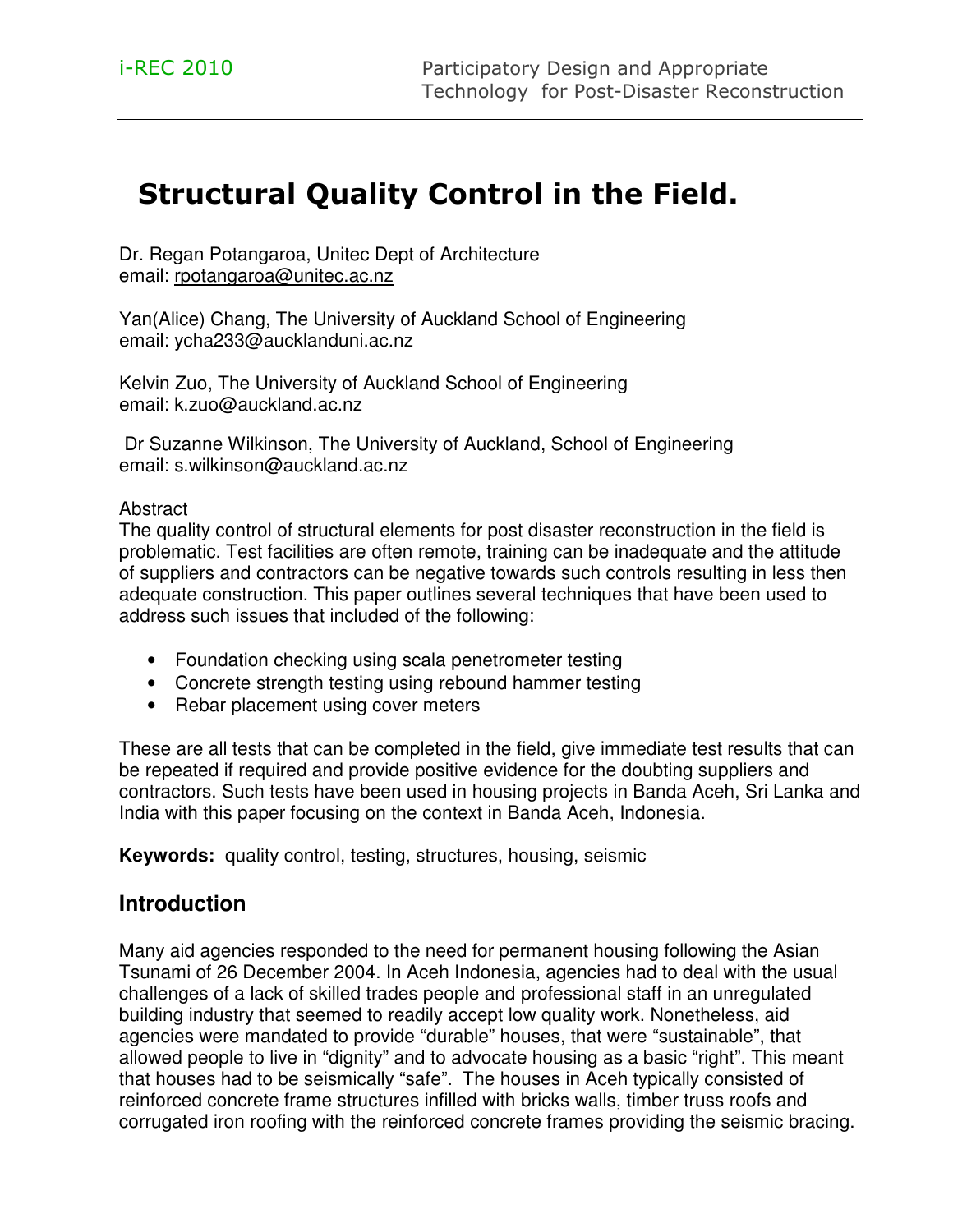The poor quality of construction and concerns about the durability of the houses being constructed soon lead to a discussion of what was "good enough" under the challenges of a post disaster reconstruction economy as outlined above (World Vision, 2007). Then in the height of this issue, agencies realized there were also serious seismic design shortcomings and that the construction documentation they had been working to was flawed. These design flaws were due to the following main design issues (NZSEE, 2006):

- The mass of the brick infill walls in seismic calculations was ignored as being "non structural" thus reducing the design seismic loads by around 50% of what they should have been.
- The selection of the highest seismic factor  $R(=8.5)$  which would ensure the lowest seismic load was automatically done but not reflected in the remainder of the design. The R value reflects the type of structure selected and as detailed should of possibly been between 3.5 to 5.5. Consequently, seismic loads were reduced by 35-60% than what the house should/could have been designed for.
- Brick walls were not isolated or separated from their concrete frames thus compromising the seismic performance of the frames. This was connected to the R value issue above and with such a structural system a R between 2.2 to 3.5 should have used. Consequently, seismic loads were reduced by 60-74% than what the house should/could have been designed for.
- Finally, there were inadequate details for joints, potential seismic hinge zones and confinement reinforcing shown on the drawings together with non seismic detailing of ties.

These aspects appear to have been commonly accepted by structural designers in Aceh. Nonetheless, it meant that the house design would not meet the national building code standards  $^1$  (though in Indonesia house design follow a guide put out by the Public Works Department<sup>2</sup> that has lower criteria) or international standards even if the stipulated material qualities and strengths were achieved. Agencies were divided over whether they had achieved satisfactory seismic compliance because of this split but for the aid agency in this study there were two major structural issues to be addressed that were as follows (Arup, 2006):

- 1) The seismic design of the houses being built was less than would be acceptable in other countries.
- 2) The material quality and strengths were poor.

In reality, both issues were further compromised by unauthorised substitution and changes on site such as 12mm diameter column reinforcing being changed to 10mm, 8mm diameter column links being changed to 7mm and column cages for a smaller 150x150mm column being used in a 200x200 mm column. Thus, to adhere to their mandated values required an assessment of their significant building programs that had been running for 4 years.

 1 Indonesian Seismic Loading Code SNI 1726 -2002

<sup>&</sup>lt;sup>2</sup> Refered to in Indonesian as the "Petunjuk Pembuatan Rumah Sederhana Tahan Gempa". It is a set of recommendations that do not reflect the seismic zone, foundations conditions or structural type factors in the building code.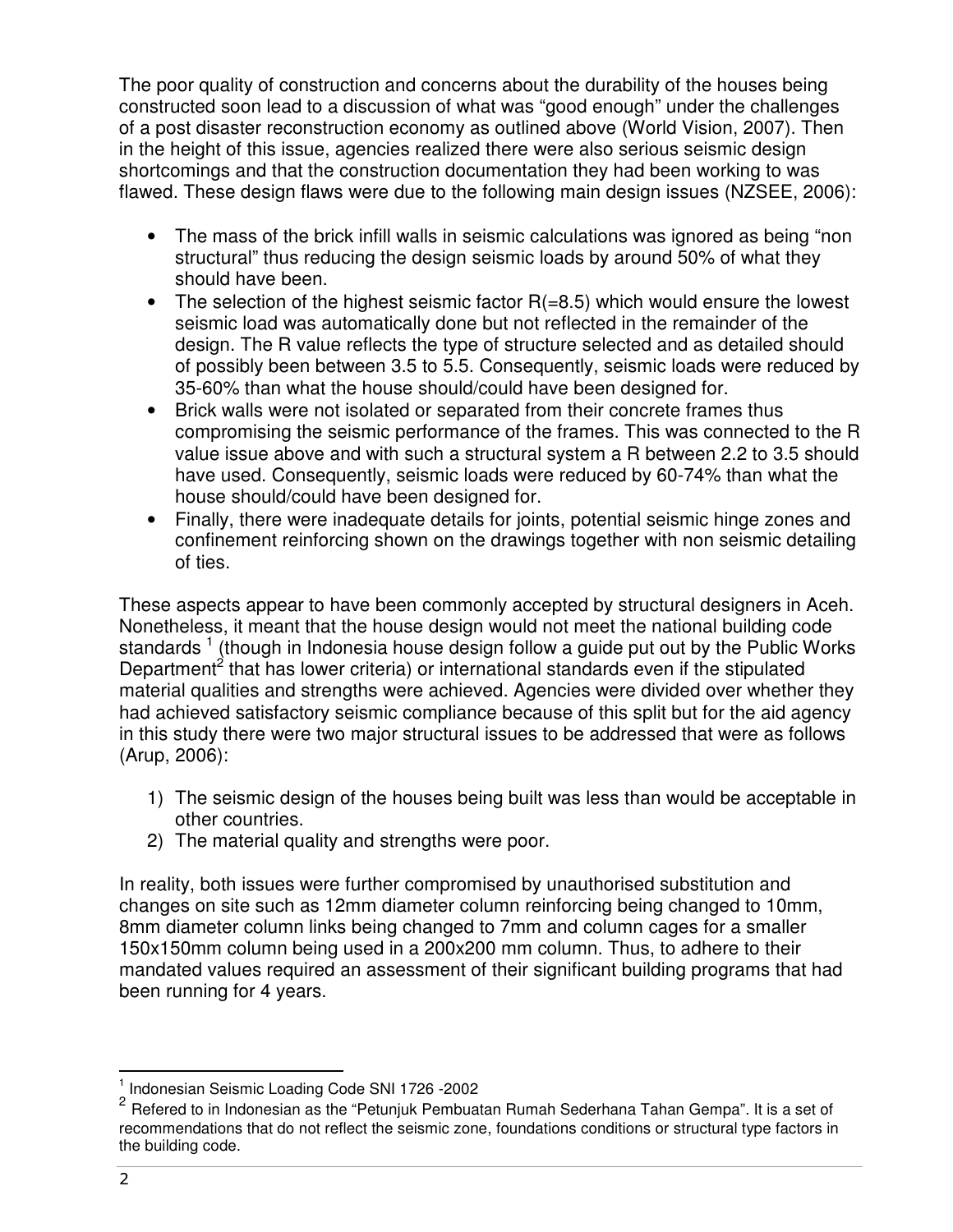Houses were seismically redesigned and a more instrument based testing regime implemented and this paper reviews the role of the testing regime adopted by this agency and it's application to approximately 1,100 houses on both original sites (those retuning home) and new sites.

# **Research method**

The paper uses a case study approach from which general conclusions are suggested. The research hypothesis is that a SMART approach to structural quality control can bring about a cultural shift in post disaster reconstruction. The SMART approach is a mnemonic often used in project management that stands for the following<sup>3</sup>: S Specific, M Measurable, A Attainable, R Relevant, Realistic, or Results/Resultsfocused/Results-oriented and T Time-bound. While this sounds straight forward the reality is that in developing economies under the typical shortages of skills and resources in the post disaster context doing what seems reasonable is invariably difficult.

The overall post disaster context in Banda Aceh (as outlined earlier) is more specifically described by da Silva (da Silva, 2010) "After the tsunami the need to design for earthquakes was overlooked strategically by BRR (The Indonesian Government's Agency charged with coordinating the reconstruction) and many implementing agencies. BRR justified the fact that most of their construction was not seismically resilient on the grounds that to make it so was probably cost prohibitive and that reconstruction timescales did not allow for additional design time." She continues that there was an issue with the Disasters Emergency Committee (DEC) Strategic Framework. DEC is an alliance of 13 large UK based humanitarian agencies and the framework "specifically referred to reducing vulnerability to natural hazards. However, in practice the extent to which DEC Member Agencies appreciated the importance of seismic resilience, and how to achieve it, was largely dependent on the degree to which they employed external expertise, and the timeliness of this advice in shaping their proposals." Moreover, "many agencies experienced challenges in achieving adequate seismic design. Some had to demolish and rebuild houses and others retrofitted solutions to enhance seismic performance. There was confusion over codes and standards promoted through the UN Humanitarian Information Centre that resulted in a "prescriptive" specification for various building elements that "failed to include basic good seismic design practice in relation to symmetry, openings, wall panel sizes, ring beams, ductile reinforcement detailing and ties between elements. Several agencies complied with the (prescriptive specification) assuming that it was sufficient or that local designers and contractors knew what they were doing without realising that safe construction practices were not common practice".

Finally, she adds that "local engineering consultants employed by implementing agencies to develop structural designs generally had limited experience of seismic design, which typically requires an additional post-graduate qualification. This resulted in poor design solutions which were not compliant with the Indonesian (building) code. Recognising this, some agencies employed specialist international consultants or firms to develop or check designs, or sought advice from local and national universities. International engineers were also employed as consultants in-house. However, many of these engineers did not

 3 Doran, George T. "There's a S.M.A.R.T. way to write management's goals and objectives." Management Review, Nov 1981, Volume 70 Issue 11.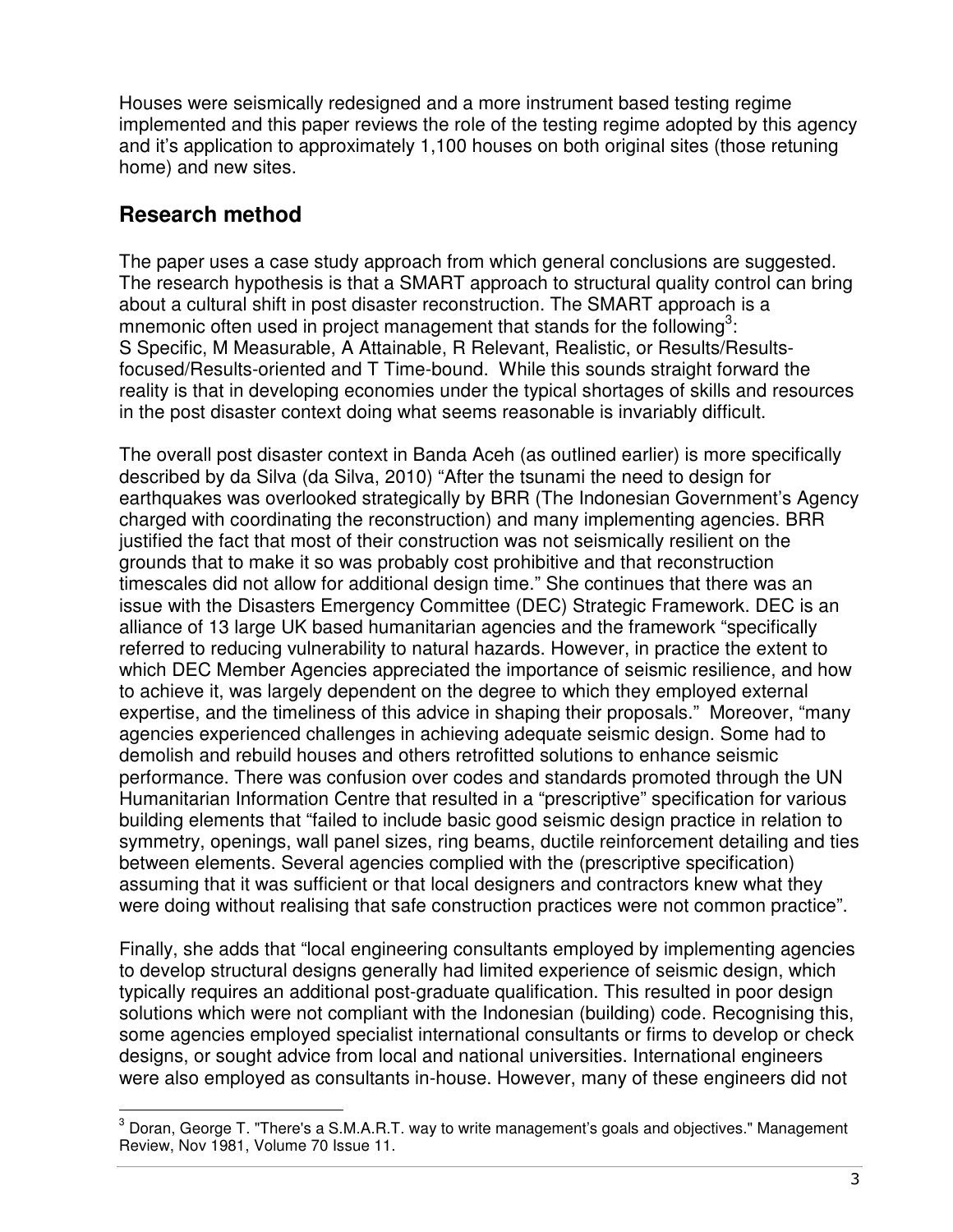previously have seismic design experience and so were ascending a learning curve, trying to follow available guidance and incorporate it into the construction drawings."

This case study (unfortunately) appears to be typical for other aid agencies in Banda Aceh and potentially for other seismic disaster reconstruction such as Haiti. But, the sensitivities involved has meant a scarcity of public discussion and literature despite the "pain" and apparentness to those in the field as inferred by da Silva's description. This is in part the reason for this paper that seeks to show another alternative approach of resolution through appropriate quality control measures and consequently the use of a more quantitative research approach.

### **Research question or research hypothesis**

- Were the in field quality testing procedures selected effective?
- Could these be used in other housing programmes?

### **Research context; a culture of change**

Any decision to change plans in the middle of construction is difficult. A significant amount of effort, consultation, design and procurement had already been invested in the plans that this agency was using for their house construction and hence acceptance of the need to change was painful at all levels of the agency. The quality issues in the field and the seismic re-design of the houses highlighted three key areas:

- 1. There were no house plot specific tests of the soil bearing capacity.
- 2. The strength of the concrete was always going to be questionable given that it was being manually mixed on site.
- 3. Reinforcing was firstly not placed accurately and was also not rigidly held in place and hence moved when the concrete was placed.

Contractors were not building to the drawings or specifications but were making changes on site without any reference or authority as indicated earlier. Moreover, the structural quality process at this point was based on a visual inspection that contractors often plastered before they could be inspected. This was the norm prior to the tsunami.

On the inspection side, construction supervision staff were not sufficiently skilled or sufficiently confident to insist on the contractors (who were usually local elders or leaders) complying with the construction documents. The resulting poor quality was to be expected. In some cases, it was so poor that instead of being "low strength" it was "no strength" concrete. Hence, this "building culture" was the issue to be addressed.

The importance and place of the structural design of the house was not appreciated and this was where the first need existed. In seismic design the selection of the design strategy (represented by the selection of the structural system it's material) sets the areas for absolute quality control and detailing of the remainder of the house. In particular, the selection of the seismic "R" value. What is perhaps not understood is that seismic loading on any building or house actually depends on the selection of this R value and the higher the R value the lower the seismic load that the house needs to be designed to. Buildings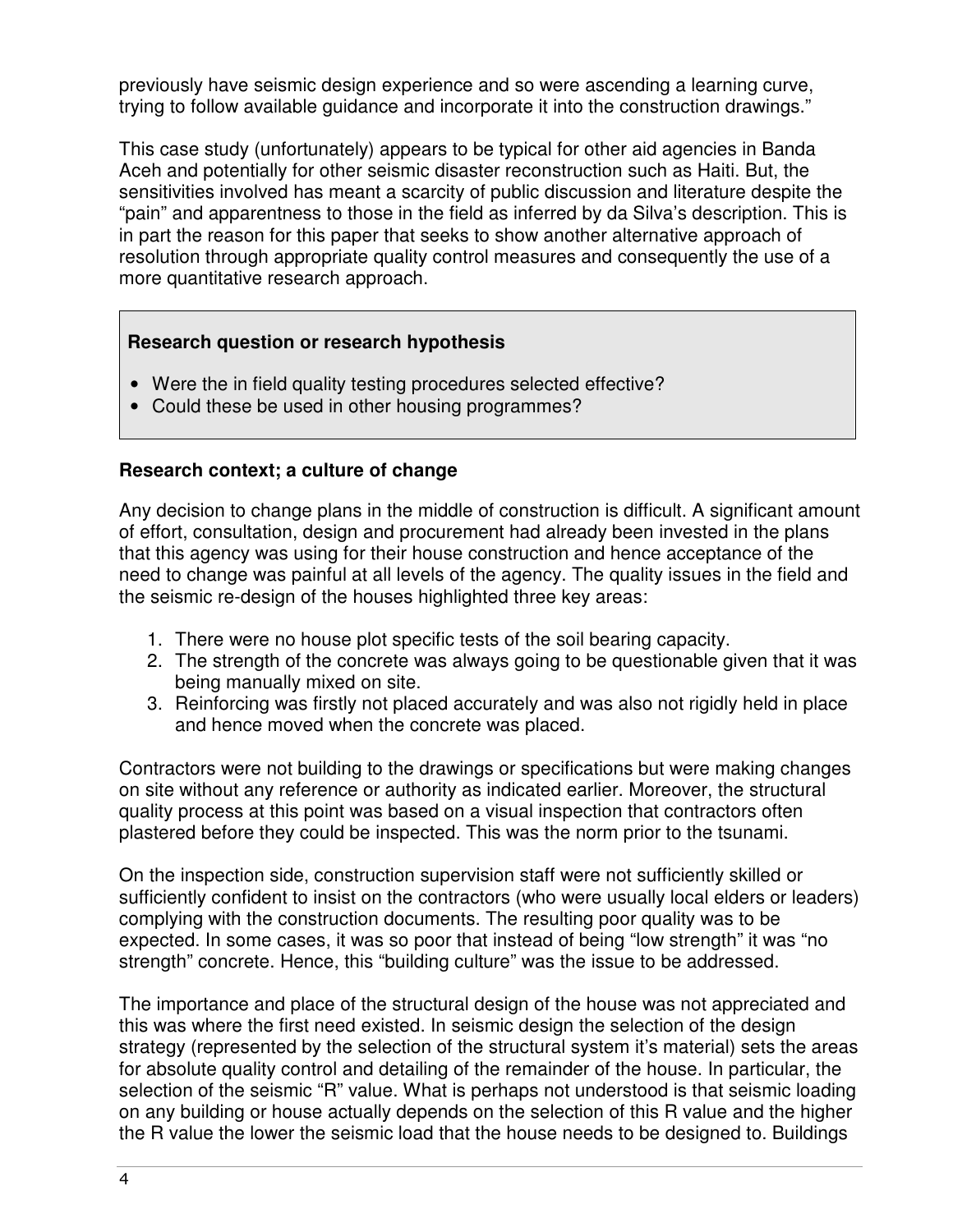are not usually designed for the full seismic loading of an earthquake. Requirements for windows and doors usually mean that some lower level of seismic load is selected. However, this lower seismic loading comes at a cost and it requires more stringent design and control of the ends of beams, beam column joints and columns bases. Designers will at times use a lower R value and accept the higher seismic loading as it results in easier, faster and more economical construction. Again as outlined by da Silva, this was not coordinated or understood within either the aid or the local structural community and only to a limited extent in the international engineering community.

### **Other challenges for testing.**

In addition to being aware of this complicated "cultural" climate were more practical issues related to the logistics of any testing and quality control. The testing needed to address the following:

- It needed to be robust
- It needed to be straight forward
- It needed to be immediate
- It needed to be portable
- And it needed to be quick

Consequently, the testing equipment selected for this work consisted of the following:

- 1. A scala penetrometer for testing soil bearing capacity (cost \$300US). This NZ/Australia invention measures the depth of penetration of a standard cone under the impact of a 9 kg weight dropped 510mm (NZS4402, 1988). It satisfied all of the above criteria but did need work back in the office to get final results.
- 2. A rebound (or Schmidt) hammer for checking concrete strengths (cost around \$1,000US). This measures the rebound of a steel plunger driven into the concrete by a known amount of energy (ASTM C805, 2008). This satisfied all of the criteria though operators did require practice to coordinate the locking of the plunger after being driven into the concrete.
- 3. A cover meter for locating reinforcing (cost \$5,500US). This measures the flux associated with the steel reinforcing and satisfied all of the criteria but it was relatively expensive compared to the other equipment.

The interesting part was the "cultural" impact of these testing procedures.

## **The development of testing criteria**

The implementation of the quality system came after most of the houses had been constructed. Thus, the design mentioned earlier became the basis for the design of retrofitting for houses yet to be constructed but also the testing criteria for houses that were substantially complete. The criteria associated with the 3 key quality areas identified above were as follows:

1. A minimum allowable soil bearing capacity of 75 kPa under seismic loading. This was based on the correct seismic loading being applied to the building.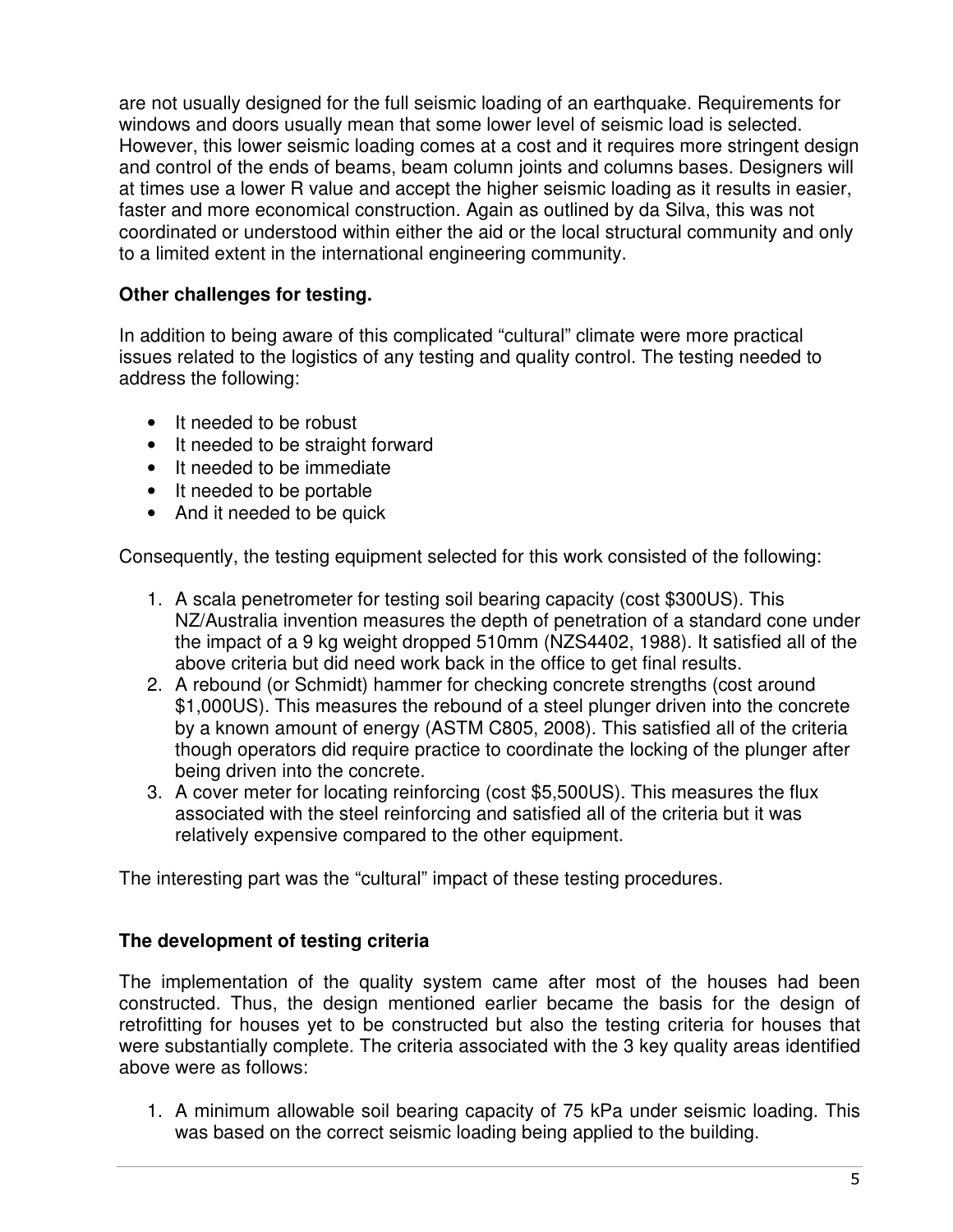- 2. A minimum concrete strength of 10 MPa. This was a low value and in many countries would possibly not be called concrete. It was also accepted that at best rebound hammers had a repeatability of ±20%.
- 3. A minimum outside of reinforcing to outside of reinforcing of 90mm for columns. With 12mm diameter column reinforcing this represented a gap between the vertical rebar of 66mm. This was required to ensure sufficient structural action of the columns.

These were measured at the sites identified in table 1 below.

Insufficient soil bearing capacity at any one of the 3 test locations constituted a fail and a recommendation to demolish regardless of the other test results. If that was not the case then the house needed to achieve at least 3 passes from the 5 test locations for the remaining 2 tests to pass.

| <b>Structural Quality Test</b>                                                                                                                                                                                                                                                                                                                | <b>Test Locations</b>      |  |  |
|-----------------------------------------------------------------------------------------------------------------------------------------------------------------------------------------------------------------------------------------------------------------------------------------------------------------------------------------------|----------------------------|--|--|
| Scala Penetrometer<br>3 tests per house (1 on each side and 1 in<br>the front)<br>Bearing capacity at the founding level of the<br>pads required. Test to 1.0 metre below<br>footing.<br>Note water table depth.                                                                                                                              |                            |  |  |
| Rebound or Schmidt Hammer Testing<br>5 tests per house on the 200x200 columns<br>are shown in the plan. Tests to be around 300<br>mm above floor level and in the core of the<br>column. Testing should be to the concrete<br>rather than plastered finish.<br>Take 5 readings minimum at each test<br>location. Record readings in MPa units | <b>FLOOK FLAN</b>          |  |  |
| Cover meter<br>5 tests per house to confirm the size of the<br>vertical rebar and<br>the<br>cover of<br>the<br>200x200mm columns indicated on the plan.<br>Record the outside to outside distance<br>between vertical reinforcing in the indicated<br>columns.                                                                                | pA aA<br><b>FLOOR PLAN</b> |  |  |

Table 1: Test locations.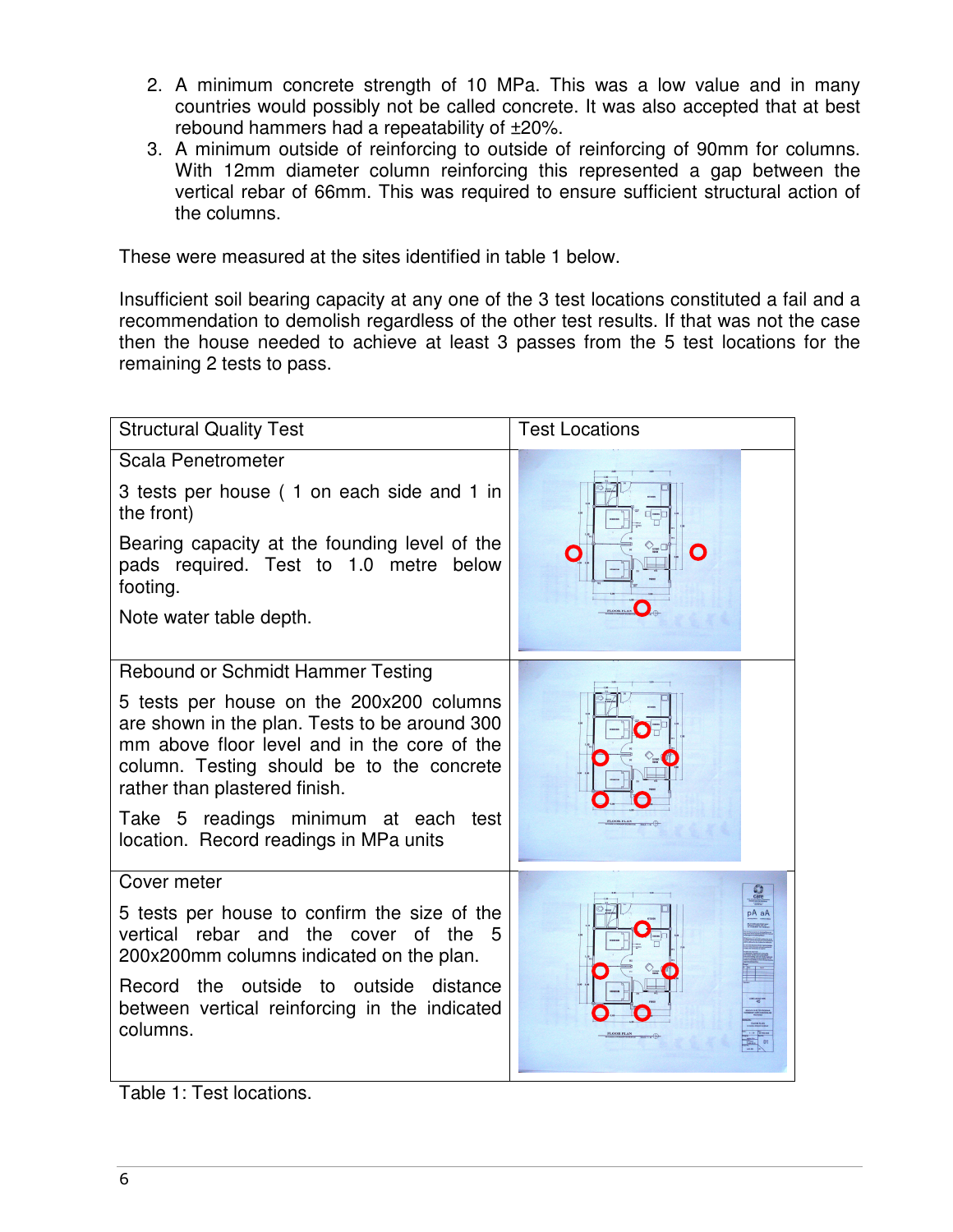#### **Research Objectives**

• Ensure structural quality control in the field for the programme and ultimately to construct durable and seismically safe houses.

## **Research results**

The quality testing regime was then applied to 1,096 houses over a 2 month period using 2 teams of between 3-4 people each. These teams were lead by Chang and Zuo in the field with support and visits by Potangaroa and Wilkinson.

Each team was able to completely survey around 10 houses per day. It was planned to do scala tests first and to eliminate houses with foundation issues. This did not prove to be feasible and teams found it logistically easier to sweep through doing all the testing at once rather than just the scala and then re-visiting. The scala test proved to be the slowest and the most physical of the 3 tests. It required a minimum of 2 people but was more comfortable with 3 while the other two tests could be done by one person. A  $3<sup>rd</sup>$ month of data processing completed the testing and set up the locally based teams for ongoing construction monitoring.

The houses were spread between 4 geographical locations, 2 were where people returned to their original house sites which were coastal, usually flat with a high water table (Original1BA and Original2L) while the other two were to new sites away from coastal Banda Aceh and in the hills (New1S and New2J). The break down of the 3 test results at each location are shown in table 2 below and it generally indicates a poor performance across all 3 test areas.

Several of the houses required a  $2^{nd}$  partial or complete re-survey to confirm earlier results as is often the case. There were many issues locating "original" houses and despite having a sophisticated GIS system, application of the maps produced by this system in the field produce confusion. Houses were not where they were shown and were only found based on local knowledge of that particular person; houses were on different plots and some were in different neighbourhoods. It seemed that while the previous field staff were aware of the changes these were not reflected nor ammended in the GIS. In addition, new streets had been constructed but what was perhaps most frustrating was that the same house numbering had been used in different villages. This resulted in resurveying complete villages. It seemed that changes of staff and loose control of the input process resulted in parts of the data from different villages being entered into the database. The lesson from this was to create one's own data base and use that as the deliverable rather than the field data sheets but the only reason this input approach was adopted was because it was being directly input into the GIS system. There is a need for care when using such technology in post disaster reconstruction and while there is a "we are in control" feel about the maps that a GIS system produces the practical reality of updating and amending can often mean such information is at best dated.

Issues of certification and demolish/not demolish assessment also became apparent after the testing had been completed and while one was comfortable certifying the results of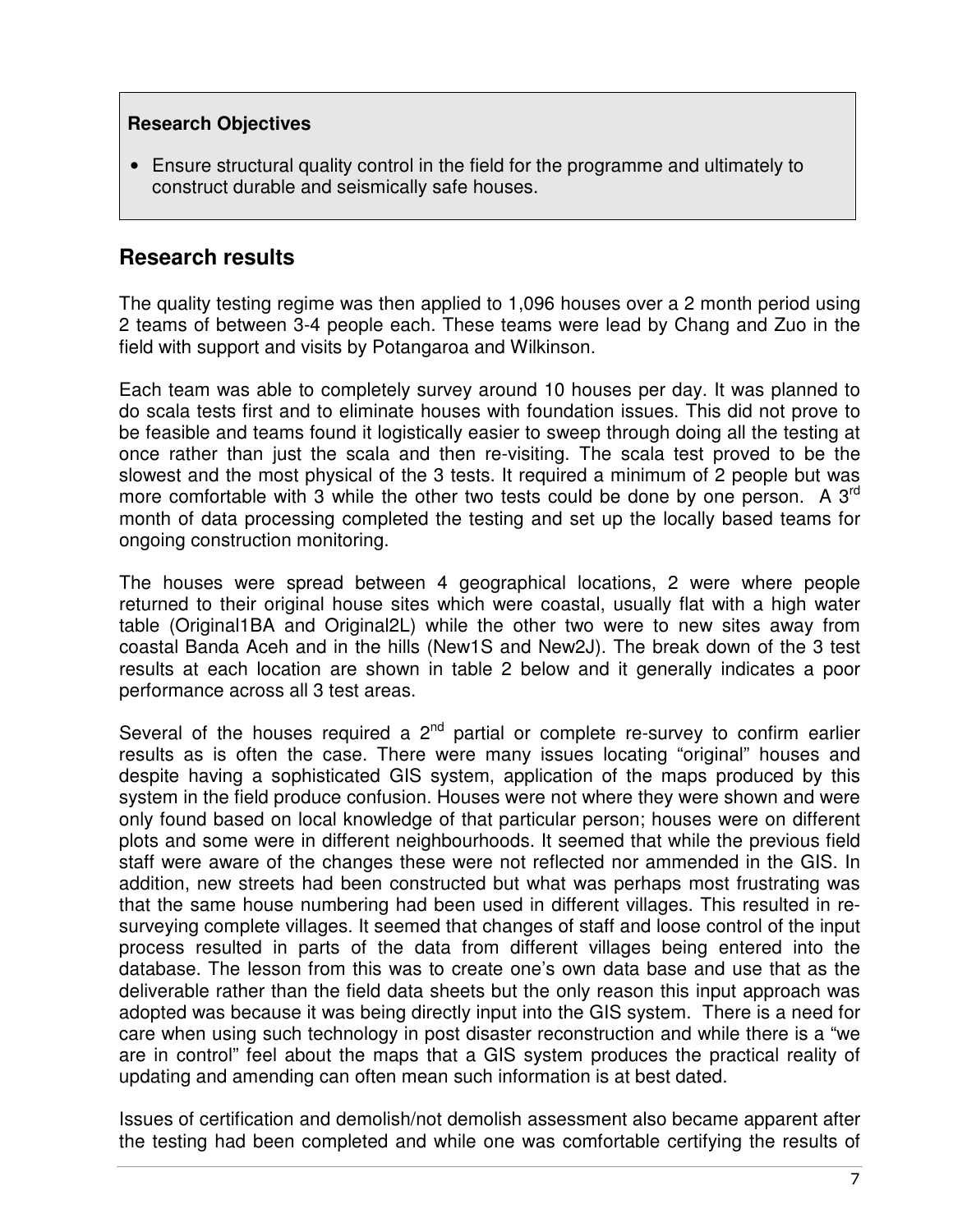the testing the decision to demolish the house solely on the testing data seemed inadequate unless costs were also included. For example, some houses that passed the structural criteria needed extensive replacement of doors, windows and their frames. These would out weigh the cost of starting anew. Additionally, the breakeven cost point between demolition or strengthen was initially estimated at around 40% construction completion, any house beyond that should be strengthen if it passed the testing or not tested if it was less than 40% However, there were two different guides for how this 40% was gauged by the agency staff and the variation in costs for new houses meant that this 40% level was also changing. Therefore, making the decision to demolish or not based solely on the structural testing may not have produced the optimal outcome for the agency and potentially for the beneficiaries. Nonetheless, this was done and the 40% guideline was used.

| Location                | House<br>Total<br><b>Numbers</b> | <b>Structural Quality Test Failure Rates</b> |          |          | House<br>Demolition |
|-------------------------|----------------------------------|----------------------------------------------|----------|----------|---------------------|
|                         |                                  | Scala                                        | Rebound  | Cover    | <b>Numbers</b>      |
| Original1BA             | 329                              | 28 (9%)                                      | 73(22%)  | 58(18%)  | 101(31%)            |
| Original <sub>2</sub> L | 390                              | 81(21%)                                      | 43(11%)  | 20(5%)   | 116(30%)            |
| New <sub>1</sub> S      | 188                              | 3(2%)                                        | 13(7%)   | $0(0\%)$ | 15(8%)              |
| New <sub>2</sub> J      | 189                              | 4(2%)                                        | 53(28%)  | 11(6%)   | 58(31%)             |
| <b>TOTALS</b>           | 1096                             | 116(11%)                                     | 182(17%) | 89(8%)   | 290(26%)            |

The overall figures are tabulated in table 2 below.

Table 2: Test results

# **Discussion and conclusions**

The impact of location was apparent in the higher failure rate for scala testing of coastal compared to hill sites with original sites being between 5-10 times more likely to have poor bearing soils. The Original sites were invariably next to ponds or swamps and hence a higher failure rate was not unexpected. It was partially offset by the better performance characteristics of clays under seismic conditions as laid out by Stockwell's work (which is the used in New Zealand and Australia for interpreting scala results) and finally by wider mountain stone foundations (Stockwell,1977). Moreover, the rural/ agricultural context of Original2L over the more urban Original1BA is perhaps evident with the former being 3 times more likely to have poor soil bearing capacity than an urban context.

However, this did not carry over into the potential for better aggregates and presumably better concrete that could be achieved in hill sites rather then coastal sites (where it had to be hauled in). Rebound tests were comparable poor between the two locations with the lowest performance being on a hill site. It would appear that of the 3 tests concrete strength was the hardest to achieve (though a pass threshold of 10MPa could not be described as onerous). Cement is expensive and together with the onsite mixing process used (usually manually on the ground) and the building culture outlined earlier did give poor results in all areas.

There are several humanitarian standards such as Sphere but there are none that address the issue of quality and construction standards for buildings (Sphere, 2010). This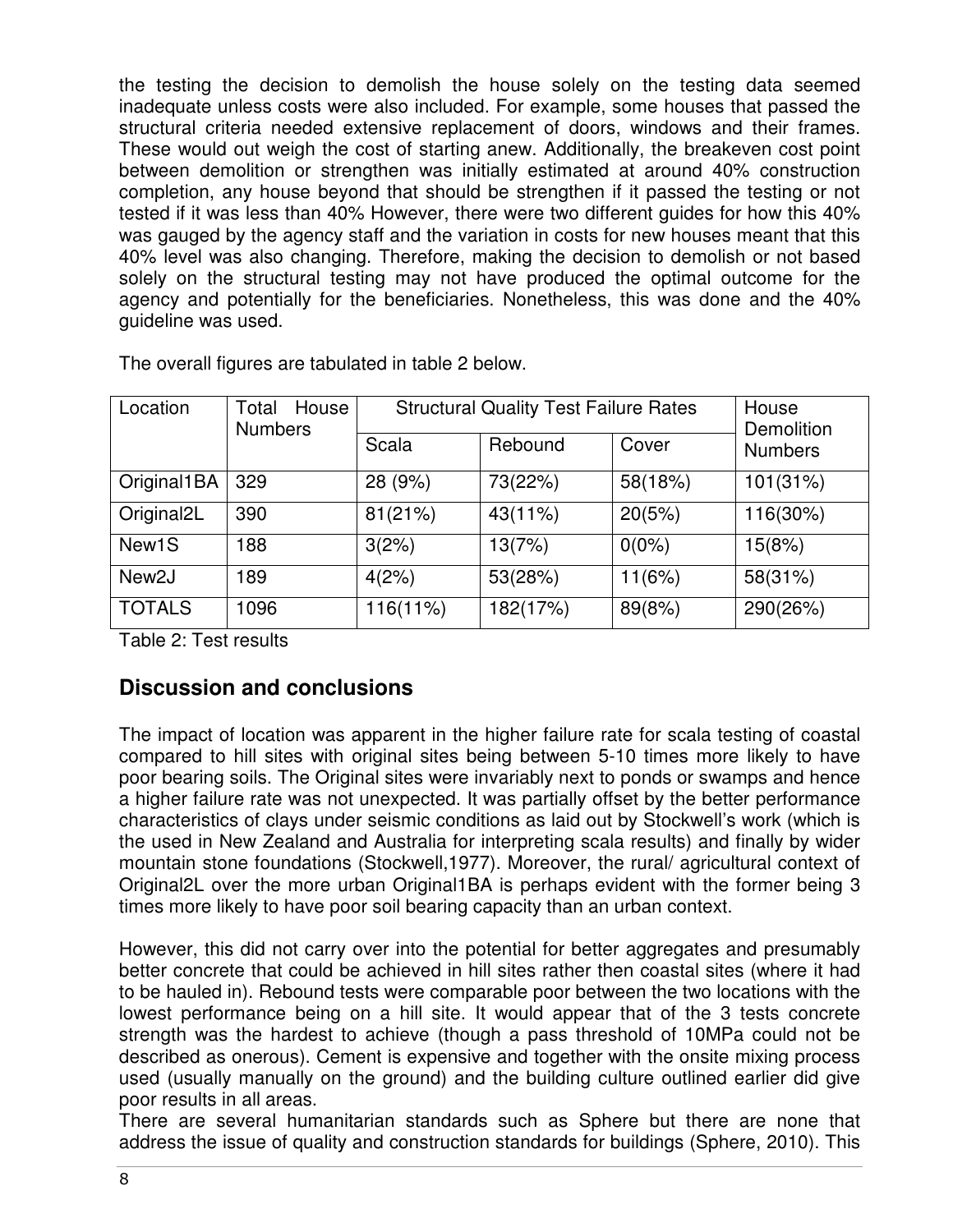maybe due to the cultural split commonly seen in aid organisations between a humanitarian approach (where Sphere applies) versus a development approach (Fitz Gerald et al, 2002). A humanitarian approach is typified by tents and the development approach by permanent houses and while there are now guidelines for tents, one is usually reliant on national codes and commonly used in-country building practices to direct the design and construction of permanent houses (Boen, 2005). In this case, neither of these provided international aid agencies and their donors with the level of comfort that what they were building was "equitable" or even adequate? Should for example, houses provided as aid be to a lower structural standard then what would be required in the donor's country? In part the answer was a "yes" because of the inertia of locally industry in bringing about change. However, the testing regime suggested and trialled in this paper opens up an alternative approach to that change that is direct, specific and measurable.

The testing data was more complicated than first imagined and re-testing was required in several instances. For example, in the original sites it became apparent that many houses had been built over the covered in concrete slab of the previous house. Thus, readings were simple halted once testing reached the slab and without adequate notes the test was recorded a failed because it had not gone to the required depth. But these were the details compared to earlier comments.

In conclusion, the terms standards and quality are often intermixed. Standards are minimum requirements while quality exists somewhere beyond. And while these tests do establish a minimum standard they perhaps as found in this case study they do provide a basis to promote a quality of construction beyond simply minimum. The situations that humanitarian aid organisations are faced with are invariably at the lower end of standards and such robust and portable tests as these with their immediate results better define the quality in addition to the required standard of construction.

and hence the case study approach adopted It is because of this situat reasons that such an approach which is perhaps even more unfortunate as it means that such situations will be or could be repeated.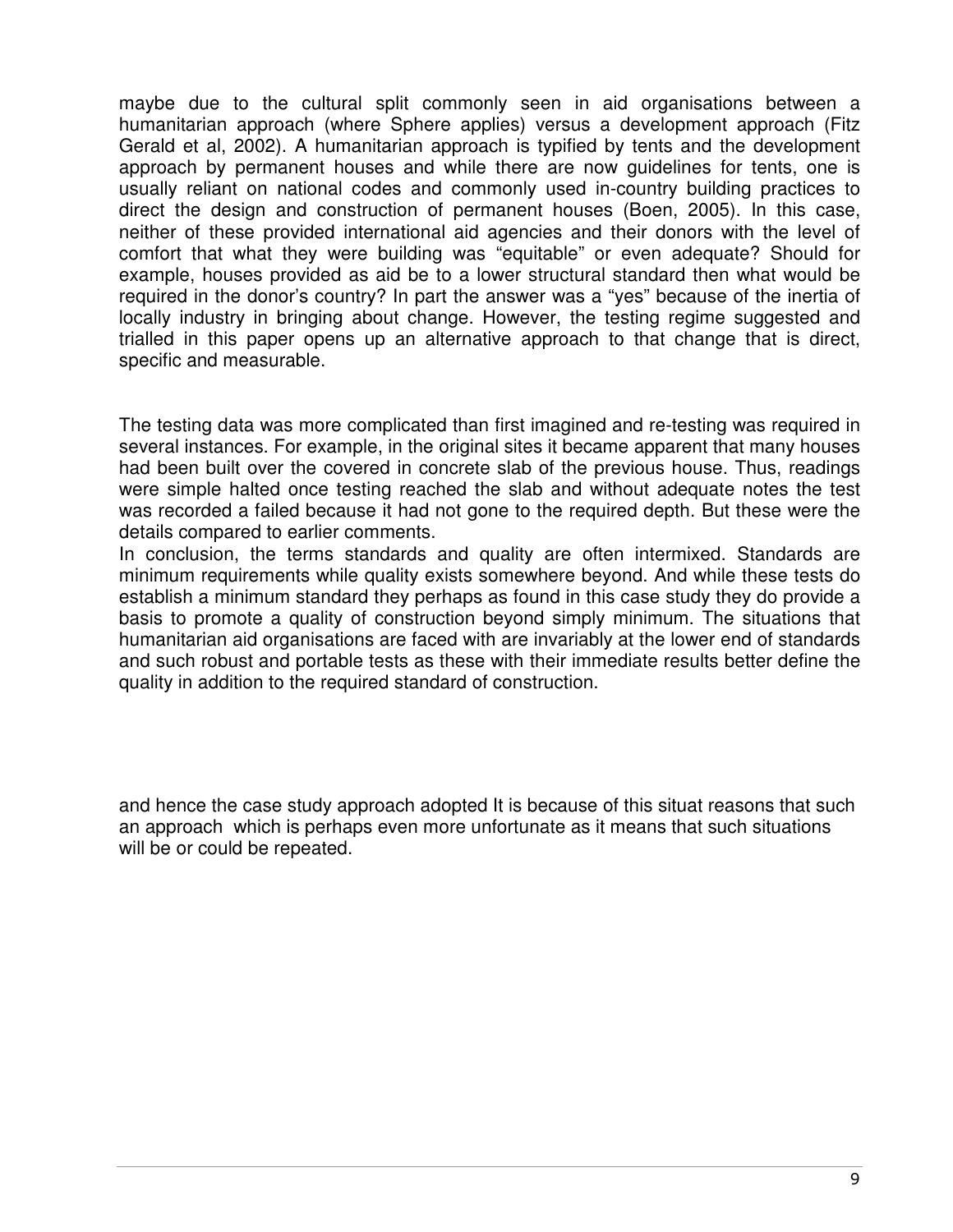### **Key Lessons Learned**

- Structural quality control is required. Preferably it should be included from the start of a project.
- The criteria and pass strategy need to be carefully balanced.
- The testing procedures adopted worked well and could be the basis for future programmes.
- Culture, both of the local construction industry and of the aid organisation will impact on the perceived need for a structural quality programme.
- The cultural split between aid and development common to aid organisations surprisingly can interfere with the perceived value of structural testing programmes.
- Contractors and staff appreciated the immediate testing feed back which mitigated the earlier social stand off between staff and contractors.

# **References**

Arup, (2006) The People of Aceh, Aceh and Nias Post Disaster Reconstruction, review of Aceh Housing pp10

ASTM C805 / C805M (2008) Standard Test Method for Rebound Number of Hardened Concrete ASTM International, West Conshohocken, PA, 2006, DOI: 10.1520/C0033- 03R06,

Boen T (2005)Reconstruction of Houses in Aceh seven months after the Earthquake & Tsunami, Dec 26, 2004 Proceedings of the 4th International Symposium on New Technologies for Urban Safety of Mega Cities in Asia, Singapore, October, 2005.

Fitz Gerald A, Neal D (2002) A Strategic Management Framework for improved Aid Delivery Royal Military College of Science, Cranfield University UK.

NZ4402 (1988) Part 6 Determination of the penetration resistance of soil NZ Standards Association, NZ.

NZSEE (2006) Assessment and Improvement of the Structural Performance of Buildings in Earthquakes Improvement Measures Recommendations of a NZSEE Study Group on Earthquake Risk Buildings June 2006

Sphere (2010) Sphere Handbook Revision: 2010 Edition Humanitarian Charter and Minimum Standards in Disaster Response

Stockwell M (1977) Determination of Allawable Bearing Pressure under Small Structures. New Zeraland Engineering (32,6) 15 June 1977 pg 132-135.

World Vision (2007) Impact Measurement and Accountability in Emergencies; The Good Enough Guide. Pub Oxfam GB for the Emergency Building Capacity Project.